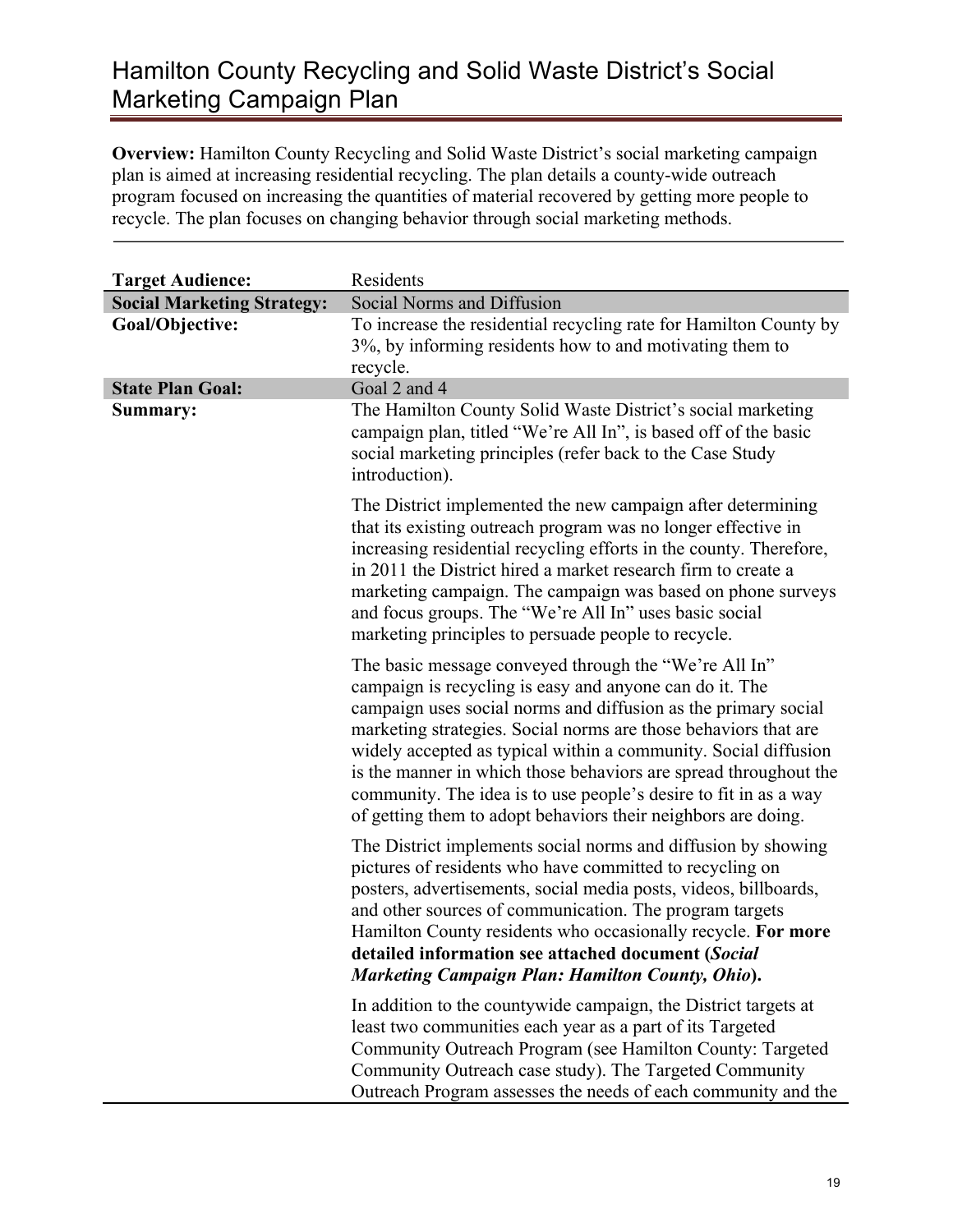## Hamilton County Recycling and Solid Waste District's Social Marketing Campaign Plan

barriers to participating in the community's recycling program. This allows the District to determine strategies in order to break those barriers down and lead to positive change.

| <b>Barriers to Desired</b><br><b>Behavior:</b> | $\bullet$<br>$\bullet$<br>$\bullet$<br>$\bullet$ | Lack of commitment towards recycling<br>Recycling is a lot of work and not convenient<br>Recycling costs money<br>Recycling takes a lot of time<br>Not knowing what can or cannot be recycled<br>Inadequate space to store recyclables                                                                                                                                                                                                                      |
|------------------------------------------------|--------------------------------------------------|-------------------------------------------------------------------------------------------------------------------------------------------------------------------------------------------------------------------------------------------------------------------------------------------------------------------------------------------------------------------------------------------------------------------------------------------------------------|
| <b>Barriers with</b><br><b>Implementation:</b> | ٠<br>$\bullet$<br>$\bullet$<br>٠<br>$\bullet$    | People not being receptive towards new outreach and<br>marketing materials during the first couple of months of<br>implementation.<br>Some residents may not understand the recycling<br>infrastructure, contracts, and overall system that the<br>District has put into place.<br>Timing of direct mail (don't compete with election or<br>Christmas mailings).<br>Tailor advertising to demographic.<br>Ensure the message is heard at least three times. |
| <b>Timeline for Rollout:</b>                   | $\mathbf{I}$ .                                   | February:<br>a. Facebook and Twitter posts<br>b. Set-up new URL                                                                                                                                                                                                                                                                                                                                                                                             |
|                                                | II.                                              | Mid-March:<br>a. Send Postcard Mailer<br>b. Radio ad<br>c. Post-it ad<br>d. Facebook and Twitter posts to alert residents of<br>upcoming Guide<br>e. Place graphic on website                                                                                                                                                                                                                                                                               |
|                                                | III.                                             | April through June:<br>a. Launch motivational/ad campaign                                                                                                                                                                                                                                                                                                                                                                                                   |
|                                                | IV.                                              | Mid-April:<br>a. Send Guide and Magnet<br>b. Distribute bin stickers<br>c. Promote the Guide and Magnet during Earth Day<br>media coverage                                                                                                                                                                                                                                                                                                                  |
|                                                | $V_{\cdot}$                                      | Through October:<br>a. Make Guide and Magnet available at all events, in<br>offices, and at other community locations                                                                                                                                                                                                                                                                                                                                       |
| <b>Considerations:</b>                         |                                                  | Focus groups and phone surveys showed that using<br>relatable citizens from the District on materials was more<br>desirable than celebrities.                                                                                                                                                                                                                                                                                                               |